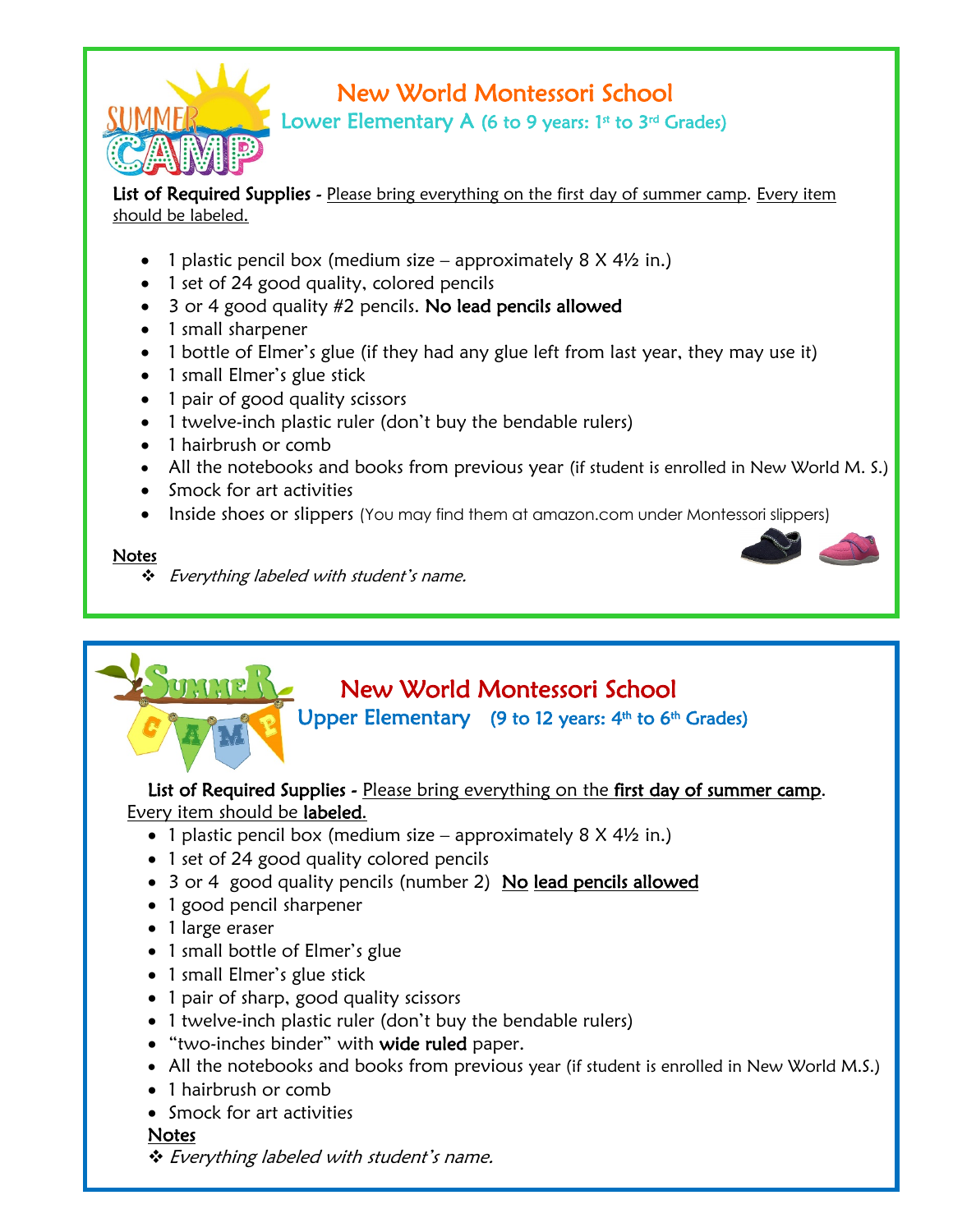# New World Montessori School Children's House (3 to 6 years) i.



List of Required Supplies - Please bring these items on *the first day of Summer Camp* or a few days before. Everything should be labeled with child's name.

# A. ALL THE CHILDREN, HALF DAY OR FULL DAY:

- A complete change of clothes packed in a labeled Ziploc bag, including: 2 sets of undergarments and socks, a shirt or blouse, pants, shorts, or dress/skirt.
- A **working smock** with child's name embroidered. **Please order at school**.
- Two wallet size photos for your child's personal items. (only new students)
- One solid color folder with two pockets.
- One small hairbrush and/or comb in Ziploc bag
- One bottle of hand sanitizer (8 oz)

## B. FOR CHILDREN UNDER FIVE YEARS WHO TAKE A NAP, ADD THE FOLLOWING:

- 1 fitted crib sheet
- 1 small cotton blanket
- 1 box of wipes
- 1 backpack, large enough to accommodate sheets and blankets (no wheels please)

## IMPORTANT NOTES:

- 1. Clothing: Clothing should be comfortable, pants or short pants with elastic waistbands preferred; socks and tennis shoes (PLEASE do not buy the ones that have lights or cartoon characters because they cause distractibility). No sandals or flip-flops, please. Everything labeled.
- 2. Snack: Parents are asked to provide snack for the class once or twice this summer. You will receive a note from the teacher indicating the food items that should be brought to the class on the following Monday.
- 3. Lunch: A hot, nutritious lunch is available for full day students. You can make payment arrangements at the front office. If you prefer to send your child with a lunch box, please make sure to include an icepack and utensils (Refer to the Parent's Handbook for more information).
- 4. Toys. Toys, watches, purses, or any objects that cause distractions are not allowed in school.
- 5. Rest Period: children under five years that stay all day will need a crib sheet and cotton blanket every week for their rest period after lunch. These items will be sent home on Fridays in the backpack to get washed; please make sure to pack them again and send them the following Monday.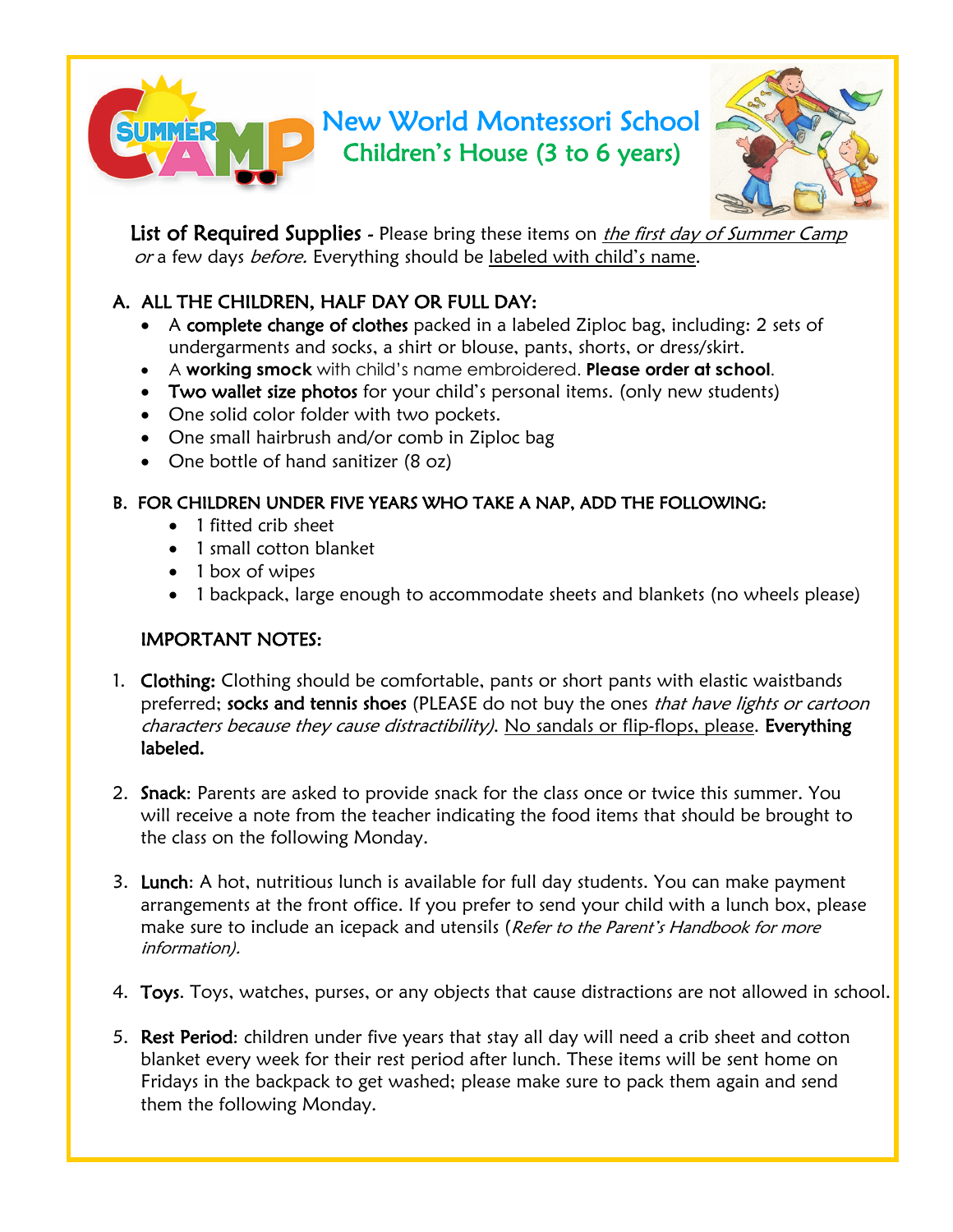

# New World Montessori School Summer Camp

Infant Community "NIdo" (2 months to 17 months)

List of Required Supplies - Please bring these items on the first day of Summer Camp or before. Everything should be labeled with child's name.

- 1. 3 complete sets of clothing including socks and undershirts, packed in a diaper bag.
- 2. Photos:
	- A wallet size photo of your child for his/her personal locker
	- A family photo (parents with child and siblings) for bulletin board
- 3. 2 fitted crib sheets per week
- 4. 1 small cotton blanket for summer
- 5. 1 box of baby wipes
- 6. 1 bottle of baby lotion
- 7. 1 diaper rash ointment (Desitin)
- 8. 1 large bag of disposable diapers
- 9. 1 box of tissues
- 10. 1 small brush or comb

## CLOTHING

- All the articles of clothing must be comfortable and appropriate for crawling; example: soft pants or shorts with elastic bands, t-shirts (no dresses during the crawling stage).
- Shoes should be soft, knitted booties, and tennis shoes for outdoor play (no boots or sandals please)
- Several bibs are required daily during teething period.

#### FOOD

- 1. Because of the different feeding stages that infants go through, the food should be brought from home daily. Every week parents/guardians need to fill out a form indicating the food schedule for their infant child. This form needs to be signed and updated every week.
- 2. For infants that eat table foods, it will be necessary to bring all the food for the day in labeled containers. We recommend fresh baby food cooked at home.
- 3. If your infant is taking formula, please bring the formula and bottles, indicating the exact amount and feeding schedule; we will prepare the bottles at the proper time.
- 4. At approximately four months, your child will begin the introduction to solid food; we highly recommend preparing home cooked baby food instead of baby canned food as much as possible.
- 5. Between five and 6 months, your child will start to sit at the low tables to eat; we will provide a spoon, plate and regular drinking cup which will facilitate the process of learning to eat independently. We suggest you do the same at home to create a consistent pattern.
- 6. Six-month old infants are ready to begin the process of weaning from the breast or bottle; we introduce the use of a small, regular glass or cup. Please avoid using "zippy" cups to avoid confusion. By 12 months, infants should be completely weaned (no more bottles or breast milk).
- 7. Once your child eats table foods, we will provide fresh cooked meals from the school's kitchen.
- 8. We do not recommend the use of pacifiers at any time during this important period of infancy, to avoid creating a dependency on an object.